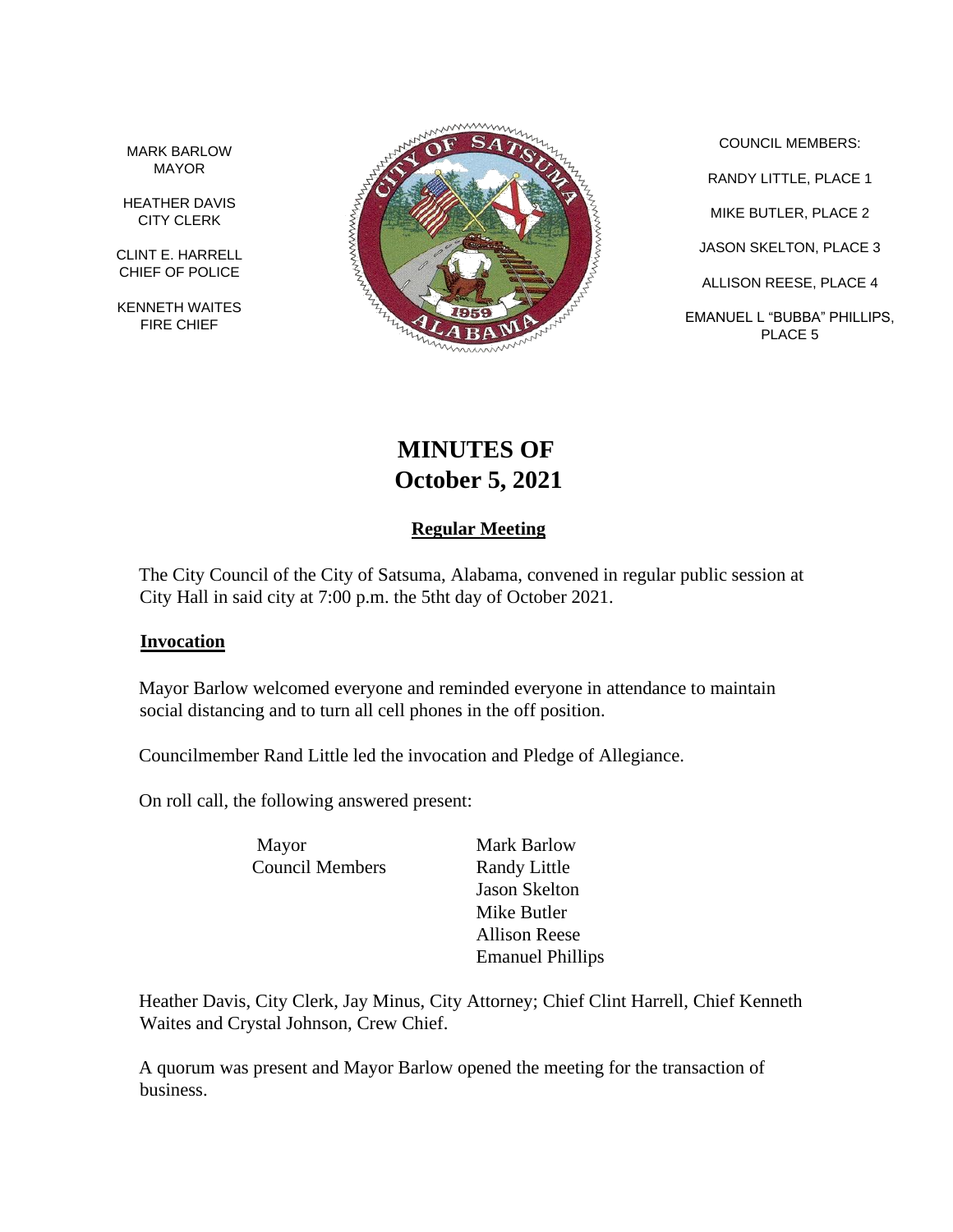#### **Agenda**

On a motion to amend the agenda made by Councilmember Reese and seconded by Councilmember Skelton to add item 9j and k to the agenda. With a roll call vote the following answered as follows:

Councilmember Little - aye Councilmember Butler - aye Councilmember Skelton- aye Councilmember Reese- aye Councilmember Phillips - aye Mayor Barlow - aye Council approved and the motion carried.

#### **Approval of Minutes**

Mayor Barlow presented the minutes from the Regular Meeting held on September 21, 2021. Councilmember Jason Skelton made a motion to approve the minutes as presented. Councilmember Little seconded the motion and the motion carried unanimously.

Mayor Barlow presented the minutes from the Workshop held on September 16, 2021. Councilmember Jason Skelton made a motion to approve the minutes as presented. Councilmember Little seconded the motion and the motion carried unanimously

Mayor Barlow presented the minutes from the Workshop held on September 30, 2021. Councilmember Jason Skelton made a motion to approve the minutes as presented. Councilmember Little seconded the motion and the motion carried unanimously

#### **Recognitions**

None

**Visitors** None

#### **Mayor's and Council's Reports:**

#### **Mayor's Report**

Mayor Barlow expressed his condolences to several families on the death of their loved ones throughout the City of Satsuma.

Mayor Barlow reported that a lot of work had been done on the FY2022 Budget and it should be close to being balanced and ready to present to Council soon.

Mayor Barlow stated the annual budget would be done by a new firm, Wilkins Miller and will begin in the near future.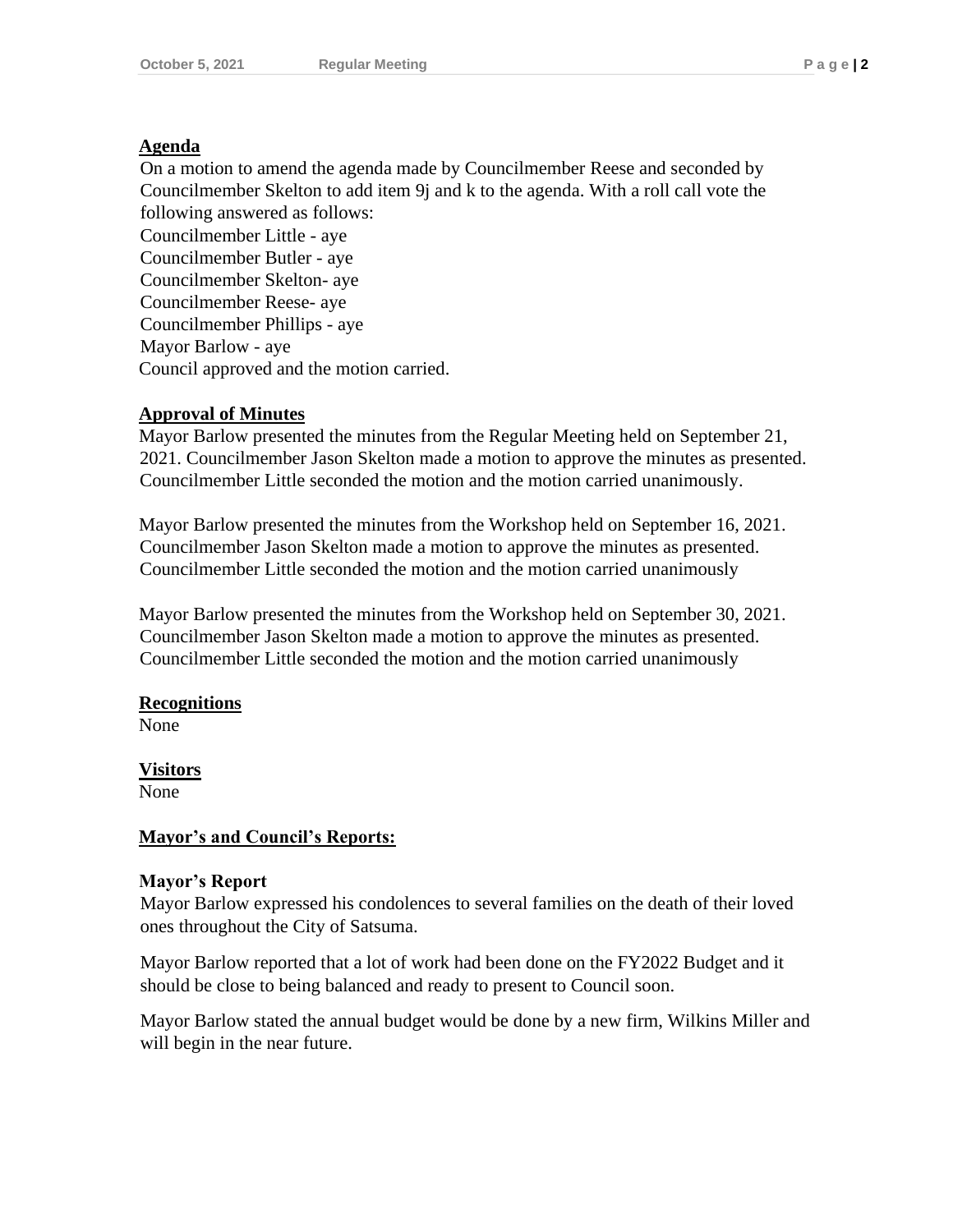Mayor Barlow reported that Tom Briand has been working on a lot of the Nuisance properties around the city and some are being cleaned up.

Mayor Barlow stated that November was Breast Cancer Awareness Month and would like to see City Hall with some pink decorations added.

Mayor Barlow stated that Satsuma High School Homecoming went well and that they school administration would like to thank the city for its help.

Mayor Barlow reported that the Mobile County Personnel Board meeting was cancelled and would be rescheduled at a later date.

Mayor Barlow stated that the GOMESA grant was discussed in pre-council and the project needs to be discussed in a workshop soon to keep the project moving forward.

#### **Public Services – Councilmember Little**

Councilmember Little stated that the trash trucks were down currently and being repaired and should be back in working order by the end of the week. He just asked for patience from the citizens until this gets back in working order.

Councilmember Littler stated that the nuisance properties that have begun cleanup is a step in the right direction and also asked that the citizens of Satsuma be patient as the Council moves forward with cleaning up these properties.

## **Public Safety – Councilmember Butler**

Councilmember Butler reported that there were a total of 68 EMS calls and Fire 28 with a total of 96 calls.

#### **Administration – Councilmember Skelton**

Councilmember Skelton stated that he and Heather Davis had been working on the budget and is very close to being balanced and it should be ready soon.

#### **Parks & Recreation – Councilmember Reese**

Councilmember Reese reported that on October 12, 2021 at 11AM Paula Webb a local author will be having a book signing.

Councilmember Reese congratulated the Satsuma High school band for All Superior Ratings at their competition in Milton Florida.

Councilmember Reese stated that the next municipal dinner would be in Semmes Alabama on October 21, 2021. Councilmember Reese also stated that the November meeting is hosted by Satsuma and plans need to be put into place to hold this event.

Councilmember Reese reported that there will a Pet Parade again this year. The event will be held on October 23, 2021. The Azalea Trail Maids will be in attendance.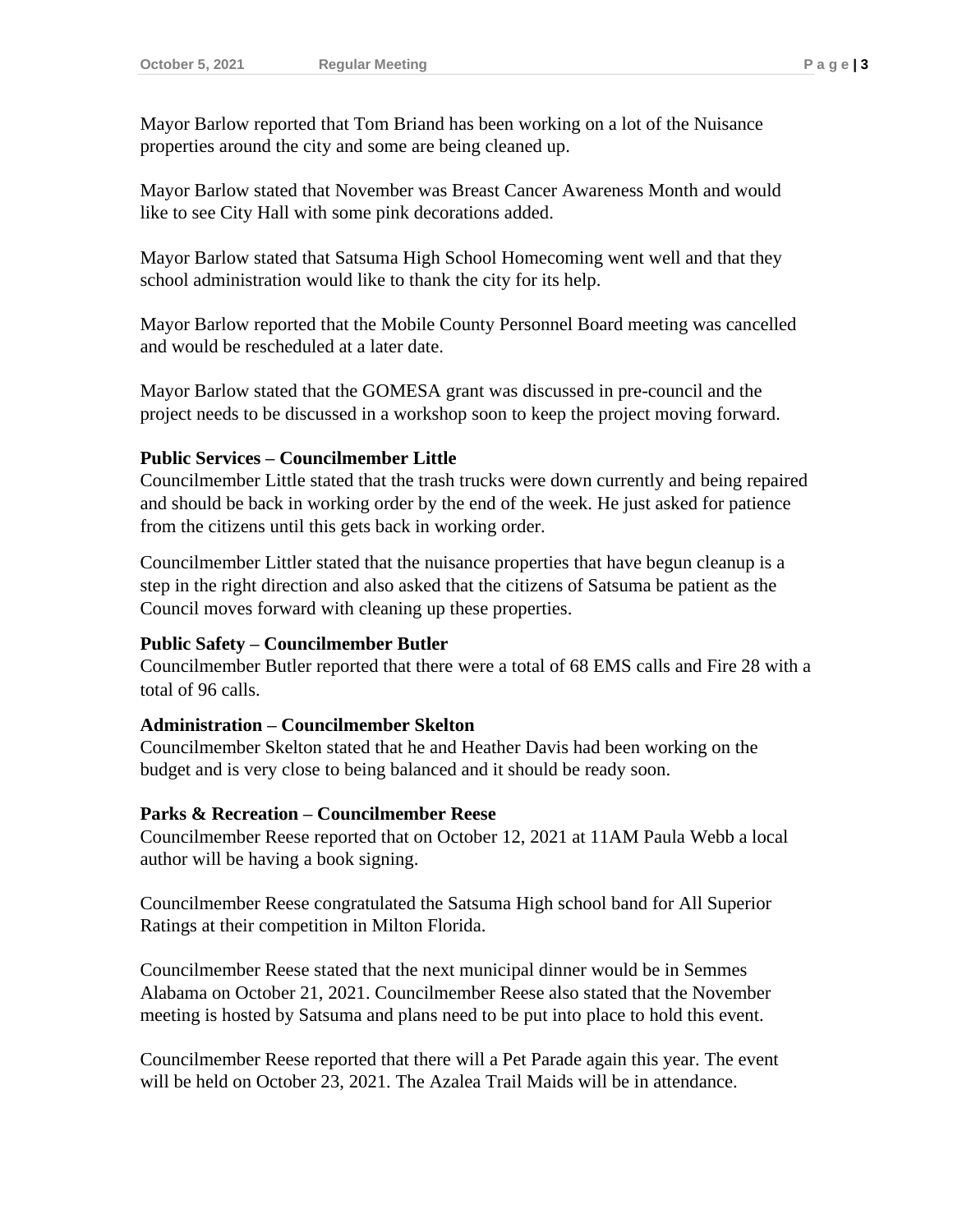## **Public Works – Councilmember Phillips**

Councilmember Phillips stated that public works had been repairing sink holes on Landing Drive and Plateau West. Potholes were fixed on Baldwin Road, Hartley Road, Bayou West at  $6<sup>th</sup>$  Street and  $7<sup>th</sup>$  Street as well as Powers Road.

Councilmember Phillips reported that day to day maintenance throughout the city was being done to keep limbs cut low and mowing and bush hogging when the weather permitted as well as weed eating on the R.O.W. and ditches.

#### **Items for Consideration**

#### **A. Consideration of payment of the bills in the amount of \$81,761.13**

On a motion by Councilmember Skelton and seconded by Councilmember Phillips with all voting "aye" Council unanimously approved and the motion carried.

## **B. Consideration of declaring a 2005 Chevrolet Impala as surplus and authorizing disposal on Govdeals.com VIN 2GWF52E059376007.**

On a motion by Councilmember Buter and seconded by Councilmember Skelton with all voting "aye" Council unanimously approved and the motion carried.

#### **C. Consideration of promotion of Travis Jones to PSW II effective October 23, 2021.**

On a motion made by Councilmember Phillips and seconded by Councilmember Little, with all voting "aye" Council unanimously approved and the motion carried.

# **D. Consideration of promotion of Robert Moore to Cpl. Effective October 23, 2021.**

On a motion made by Councilmember Butler and seconded by Councilmember Phillips, with all voting "aye" Council unanimously approved and the motion carried.

## **E. Consideration of Splash Pad closure date.**

Council discussed and agreed to a closing date of October 12, 2021. No motion made.

#### **F**. **Consideration of 2021-2022 Holiday Schedule to include new federal holiday, Juneteenth.**

On motion made by Councilmember Skelton and seconded by Councilmember Butler, after further discussion of cost associated with the additional holiday by Councilmember Philips, with all voting "aye", Council unanimously approved and the motion carried.

## **G. Consideration. of 2021-2022 Council Meeting Schedule.**

On motion made by Councilmember Skelton and seconded by Councilmember Little, with all voting "aye", Council unanimously approved and the motion carried.

# **H. Consideration of resignation of Ofc. Jeff Eiland as police officer effective October 11, 2021 in good standing and to authorize a calling for an additional full time police officer list from Mobile County Personnel Board.**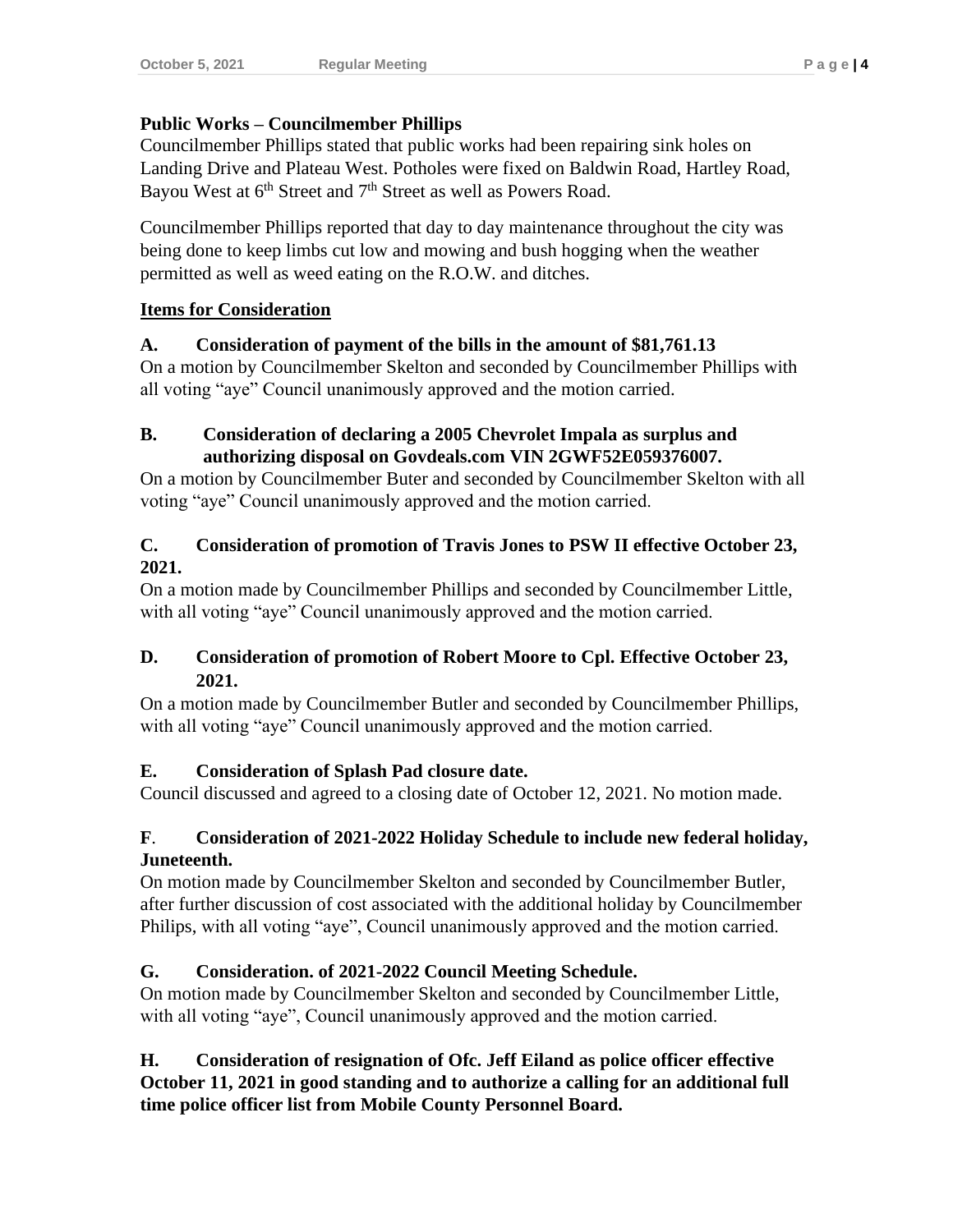On a motion made by Councilmember Butler and seconded by Councilmember Skelton, with all voting "aye", Council unanimously approved and the motion carried.

## **I. Consideration of a pay out o comp time to Lt. Richard Dix (371 hours) and Cpl. Bryan Mims (501.50 hours) from FY 2021 budget. Total cost of approximately \$20,122.35.**

On a motion made by Councilmember Butler and seconded by Councilmember Skelton, with all voting "aye", Council unanimously approved and the motion carried

#### **J. Consideration of setting a workshop on October 12, 2021 at 5:30PM to discuss the ARP funds.**

On motion made by Councilmember Reese and seconded by Councilmember Skelton, with all voting "aye". Council unanimously approved and the motion carried.

## **K. Discussion of the Gun Range**.

Councilmember Phillips wanted to discuss the use of the gun range. He stated that several people had called him and asked about the usage of the gun range and who could use it. Council discussed and agreed to look into current policies and or rules for the use of the range. No motion made

## **Resolutions, Ordinances, Orders & Other Business**

## **A**. **Resolution 2021-10-01 –Resolution to introduce the TAP project.**

On motion made by Councilmember Skelton and seconded by Councilmember Butler to approve Resolution 2021-10-01, with all voting "aye", Council unanimously approved and the motion carried.

#### **RESOLUTION #2021-10-01**

WHEREAS, the Alabama Department of Transportation (ALDOT) has approved funding through the Transportation Alternatives Program (TAP) for sidewalk improvements within the City of Satsuma. More specifically ALDOT Project TAPAA-TA22(922) Sidewalk Improvements along Old Highway 43 and Hartley Road in Satsuma.; and

WHEREAS, the City of Satsuma is required to hire an engineering firm to provide all required permitting and engineering design for this project;

NOW THEREFORE, BE IT RESOLVED BY THE CITY COUNCIL OF SATSUMA, ALABAMA, AS FOLLOWS: that the City of Satsuma selects Civil Southeast, LLC to provide all required engineering design; and

BE IT FURTHER RESOLVED that the City Council authorizes the Mayor and Clerk to execute the corresponding Engineering Design Agreement authorizing Civil Southeast, LLC to begin work on these projects

ADOPTED AND APPROVED this  $5$  day of Oct  $.2021$ 

/s/ Mark Barlow\_\_\_\_\_\_\_\_\_\_\_\_\_\_\_\_\_\_\_\_\_\_\_\_\_\_\_\_\_\_\_\_ Mayor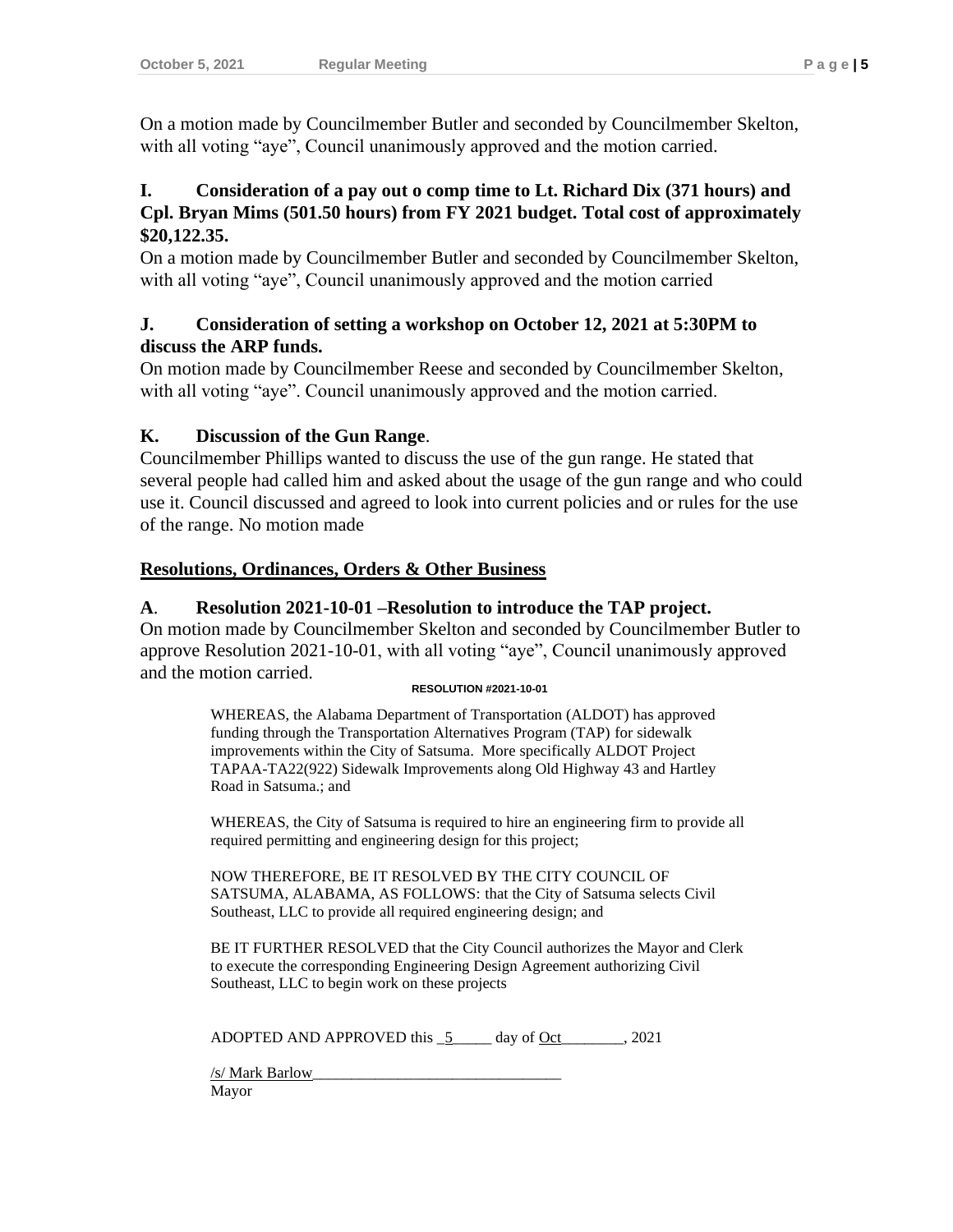#### **B. Resolution 2021-10-02 – Resolution to Surplus Property.**

#### CITY OF SATSUMA

#### RESOLUTION 2021-10-02

WHEREAS, the City of Satsuma, Alabama has a certain item of personal property which is surplus and no longer needed for public or municipal purposes; and

WHEREAS, Section 11-43-56 of the Alabama Code of 1975 authorizes the municipal governing body to dispose of unneeded personal property;

NOW THEREFORE, BE IT RESOLVED BY THE CITY COUNCIL OF SATSUMA, ALABAMA, AS FOLLOWS:

SECTION 1. That the following personal property owned by the City of Satsuma, Alabama is surplus and it not needed for public or municipal purposes:

• VIN 2GWF52E059376007 – 2005 Chevrolet Impala

SECTION 2. That the Mayor is hereby authorized and directed to dispose of the equipment owned by the City of Satsuma, Alabama described in Section 1 as directed by City Council.

ADOPTED AND APPROVED this \_\_\_\_\_\_ day of \_\_\_\_\_\_\_\_, 2021

\_/s/ Mark Barlow\_\_\_\_\_\_\_\_\_\_\_\_\_\_\_\_\_\_\_\_ Mayor

ATTEST: /s/ Heather Davis City Clerk